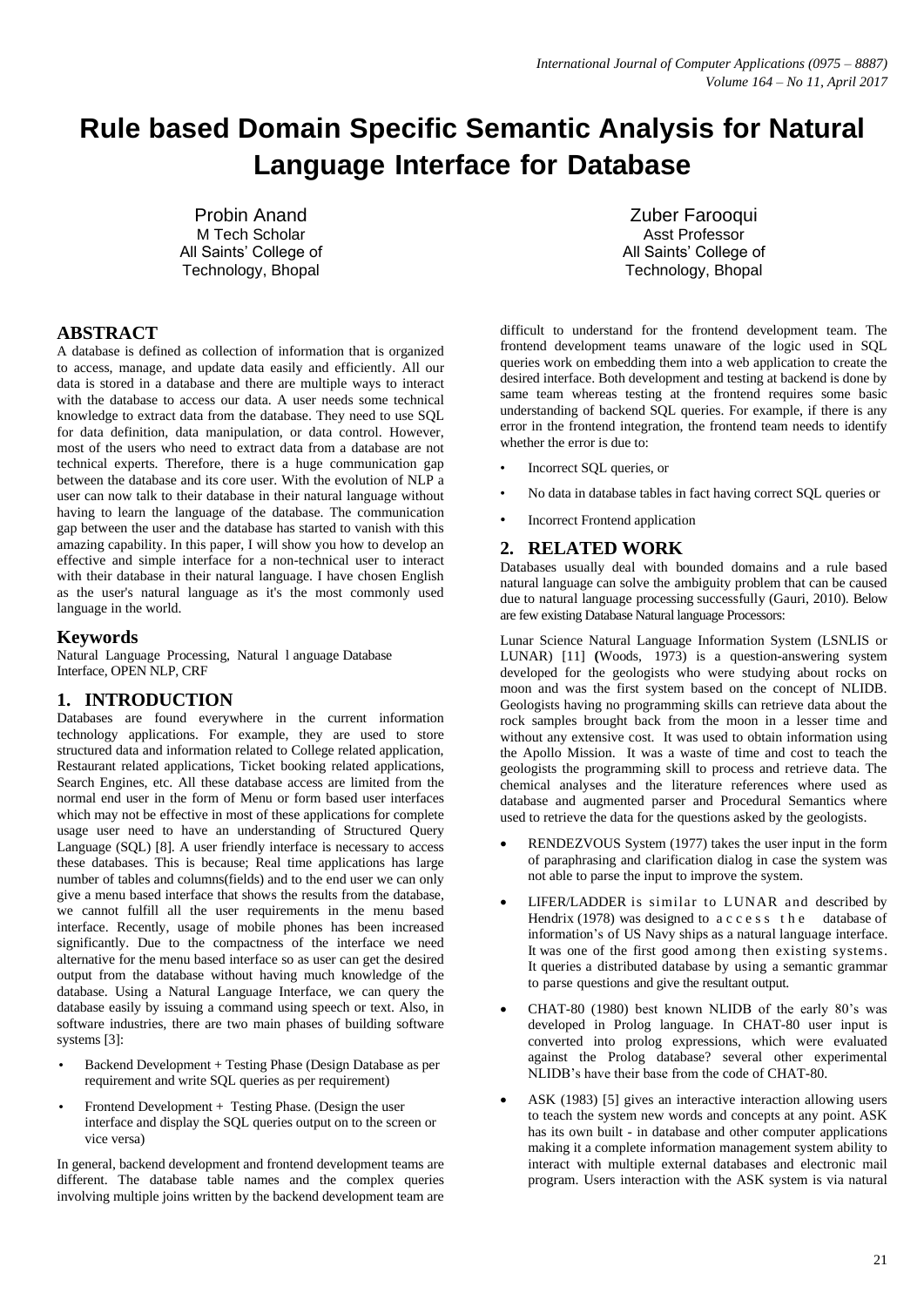language. The users request in English is generated to suitable requests in the underlying system by ASK transparently.

- NALIX (2005) is XML based natural language interface.
- PRECISE [2] has a compact and interesting interaction with the user in case when user has similar question with different parameter each time.
- First query: "what is the capital of India?"
- Second query "Sri Lanka?"

For the second time user is not required to ask the complete question as "What is the capital of Sri Lanka?" in place the user can only ask "Sri Lanka?" The result will be displayed to the user by the system interpreting and giving the desired result.

 English Wizard is a query tool for relational database based on natural language. It is one of the leading software products that translate ordinary English (natural language) requests into Structured Query Language (SQL), and then return the results to the client. English Wizard enables applications to understand everyday English requests for most database reporting tools and client/server and results in information, and also provides graphical user interface (Karande, and Patil, 2009).

## **3. SYSTEM DESCRIPTION**

Human has developed computer and applications in it to make the work easier with the incorporation of Natural Language Processing human computer interaction can be enhanced further and get the user desired output [8] (Rao et al., 2010). Information has played an important role in our lives since a long time ago; most people before making a decision will try to get the information they need. Recently, with the growth of technologies such as laptops and computers, cellular phones, the Internet and personal digital assistants (PDAs), information can be accessed almost anywhere, at anytime, by anybody, including those people who not necessarily have a computer background. Among the data sources databases is one of the major sources of information. "Databases contain a collection of related data, stored in a systematic way to model a part of the world". Person needs to formulate a query in such way that the computer will understand and produce the desired output for extracting information from a database. However, those who lack a computer background are not able to write such queries, especially. The most common way to obtain information for people is by asking questions in their natural language. But, computers cannot understand this language without any help (interface), as it merely represents a sequence of meaningless characters. Nowadays, people attempt to bridge this gap by providing user forms; however, this solution is limited as by using user form we can"t cover the wide diversity of questions that a user can ask. Another solution which is costly and has time constraints is giving the question to an expert. Yet all of these factors only increase the appeal of natural language interfaces to databases,

A common example of usage and implementation of NLIDB System can be seen as: consider a CollegeDB database which has been created with help of MSSQL for a college. The database used is property normalized to remove any anomalies. Our system enable that end user who are not familiar to SQL queries and can"t write complex SQL query can fetch data using normal English language. Consider an example: Consider the example: "Who teaches NLP?" For Computer, the term "teaches" here is ambiguous since it can associate a subject to teacher as well as teacher to students. In contrast, a human will immediately know that "teaches" here refers to the teacher-subject relation because NLP is a "subject". But a person, who doesn't know TSQL database syntax, will not be able to access the CollegeDB database unless he/she knows the SQL. But using NLP, accessing the database will be much simpler.

Both the SQL statement and NLP (simply in English) statement to access the course table in the CollegeDB database would result in the same output.

## **4. SCOPE OF THE SYSTEM**

The scope of the proposed system as follows,

- A "collegeDB" database (Fig1) is created in MSSQL for the pilot work which implements a Relational Database Management System (RDBMS)
- For accommodating wider group users input language is chosen to be English being the most commonly used language
- Predefine rules and Semantic frames needs to be created for mapping natural language to SQL query.
- A limited (pre defined) data dictionary (sample are given in Table1) containing rules for POS tag, database keywords and ambiguity related semantic frames a created for a particular system. The data dictionary can be updated to widen the scope and usage of the application.
- Split the question string in to tokens POS tags are found for this work and have used "openNLP" to indentify POS tag.
- Escape words are considered as those words that does not have any rule description in the defining database and this is used to remove excessive words from the user input statement.
- For performance the NLP rule are created and are stored in the format of a  $B+$  tree [21] (fig 2).
- To identify all SQL keywords, table name, column name involved in predefined rules specific for each of the cases such as NER (Named Entity Relationship) Finder, database tables, defined relations, database column name and values or parameters are used. In this paper we have used a CRF[18] base approach to find the NER and database terms
- To develop an SQL Template. Semantic frames for each of the rules are defined and based on each of the rules and template and any predefined Pattern [20] the SQL query is generated.
- To construct an SQL query using SQL elements. With the use of Semantic frames, rules description, table and column mapping for database an algorithm has been developed.
- Semantic Frames[13] are defined and these semantic frames take care of the pre known ambiguity among the words while processing the natural language.
- Relational Ambiguity is taken care by Creating Semantic rule for each ambiguous relational entity.

## **5. SYSTEM ARCHITECTURE**

The NLIDB system [1, 2, 5, 7, 8, 9, 12 and 17] generates SQL query to retrieve the data from the relational database by translating user's query entered in English Language. The SQL Output will then be displayed to the user. This NLIDB system specially develops for English language as an initial step as English being the most commonly used language across the world. Natural language question, entered in English, is converted into a SQL statement an algorithm has been developed efficiently for producing suitable answers. Technical perspective used for this approach is the programming being done in c# and with a backend database of MSSQL. The architecture of the NLIDB system is demonstrated in Fig3, which depicts the layout of the process included in converting user question in English into a syntactical SQL query to be fired on the RDBMS and getting answers from the database.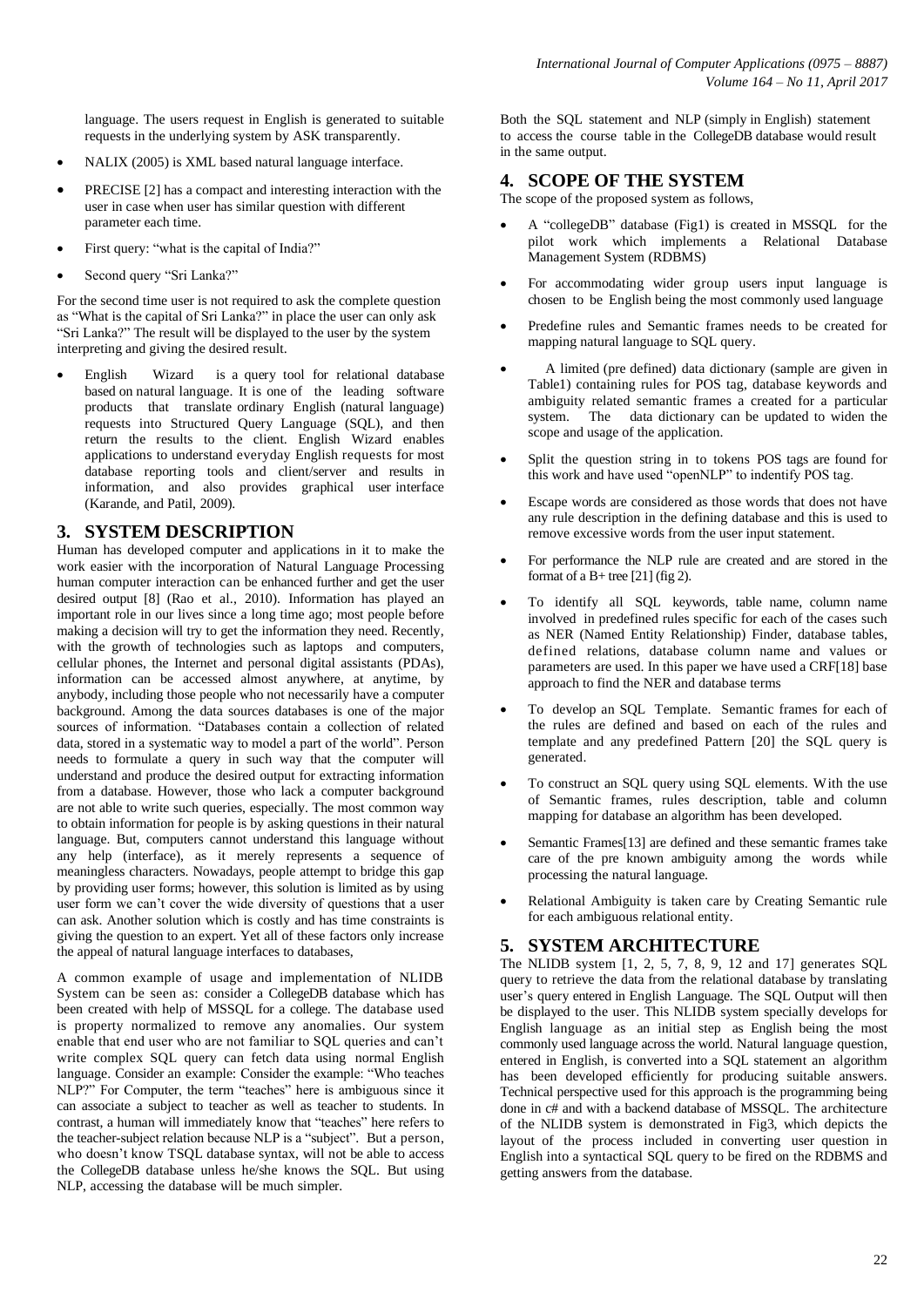The Main System of a NLIDB system [3] Includes (fig3)

- 1. User Interface: This module takes input from a user either in text format or speech audio for NLP
- 2. Natural Language Understanding (NLU): Based on the rules and semantic frames this module understand the English language and identify key field for query generation
- 3. Database Query Generation: After NLU from the identified key fields this module converts the user input to database query language like SQL. From the SQL Query obtained data is retrieved from the database respectively.
- 4. Natural Language Generation (NLG) [19] The output Obtained from the database in a natural language and is displayed in this module. To the user , user interface module displays the natural language output.

The NLIDB system includes the following stages [3] (fig 4):

- User Interface: The System includes the following modules
- Graphical User interface: It allows the user to enter the question in a natural language.
- Auto help for the user input includes the user defined rules and alias names
- Syntactic Analysis extracts the linguistic information from the NL query:
- Word Check: It checks all the words in the user question against the data dictionary for its existence
- POS Tagging: Using OPEN NLP, it splits the question string into tags (tokens) and gives an order number to each token identified as defined in table 2 and 3.
- Excess Word Remover: It removes excessive words from the question string
- Semantic Analysis: identify the domain elements and the underlying relations for each phrase, connecting these elements with the help of semantic frames below are the steps
- Mapping rules: It maps the rules with user input question statement.
- Named Entity Finder: based on POS Tag the entity is identified and checked if exists in our database than mapping entity is also identified.
- SQL Elements identifier: It identifies all
- SQL elements involved in the user input statement by using rules and construct the SQL Template String (fig 6).
- Mapping SQL Template: It identifies correct SQL Template String algorithm for generating SQL query.
- SQL Query Generation: It constructs a query in SQL.
- Query Processing :
- Run the SQL Query: It gives the SQLquery generated to the backend database.
- Data Collection: This module collects the output of the SQL statement and places it in the user interface screen as a result.



**Fig 1: ER Diagram of a College Database**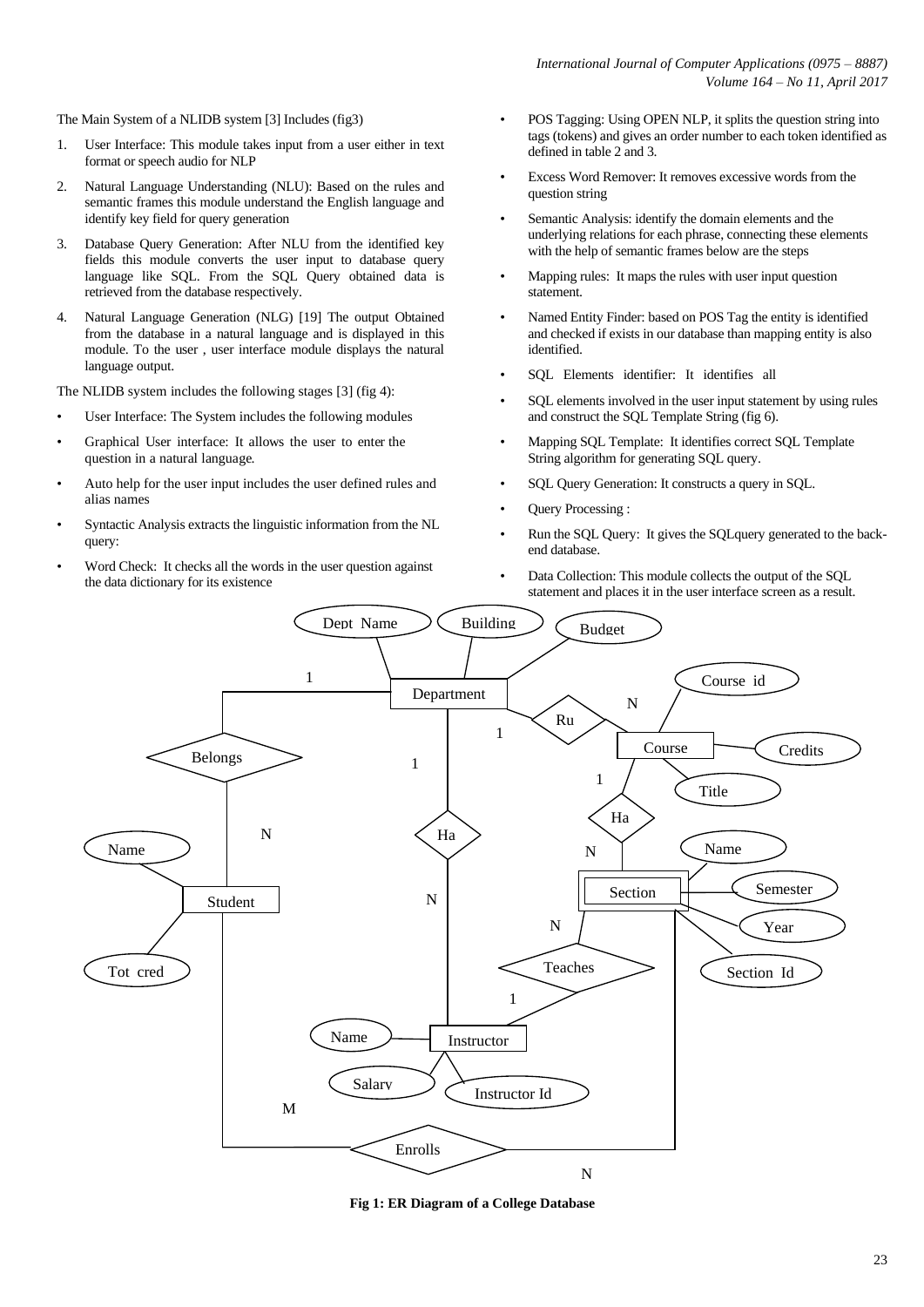

**Fig 4: Stages in the system**

User Interface

NL Query

Answer

**Table 2: Chunk Abbreviation and meaning**

| <b>Abbreviation</b> | <b>Detail</b>                                       |  |
|---------------------|-----------------------------------------------------|--|
| ADJP                | Adjective Phrase                                    |  |
| <b>ADVP</b>         | <b>Adverb Phrase</b>                                |  |
| PP                  | <b>Prepositional Phrase</b>                         |  |
| <b>PRT</b>          | Particle                                            |  |
| UCP                 | Unlike Coordinated Phrase                           |  |
| <b>CONJP</b>        | <b>Conjunction Phrase</b>                           |  |
| <b>INTJ</b>         | Interjection                                        |  |
| <b>LST</b>          | List marker                                         |  |
| <b>SBAR</b>         | Clause introduced by a subordinating<br>conjunction |  |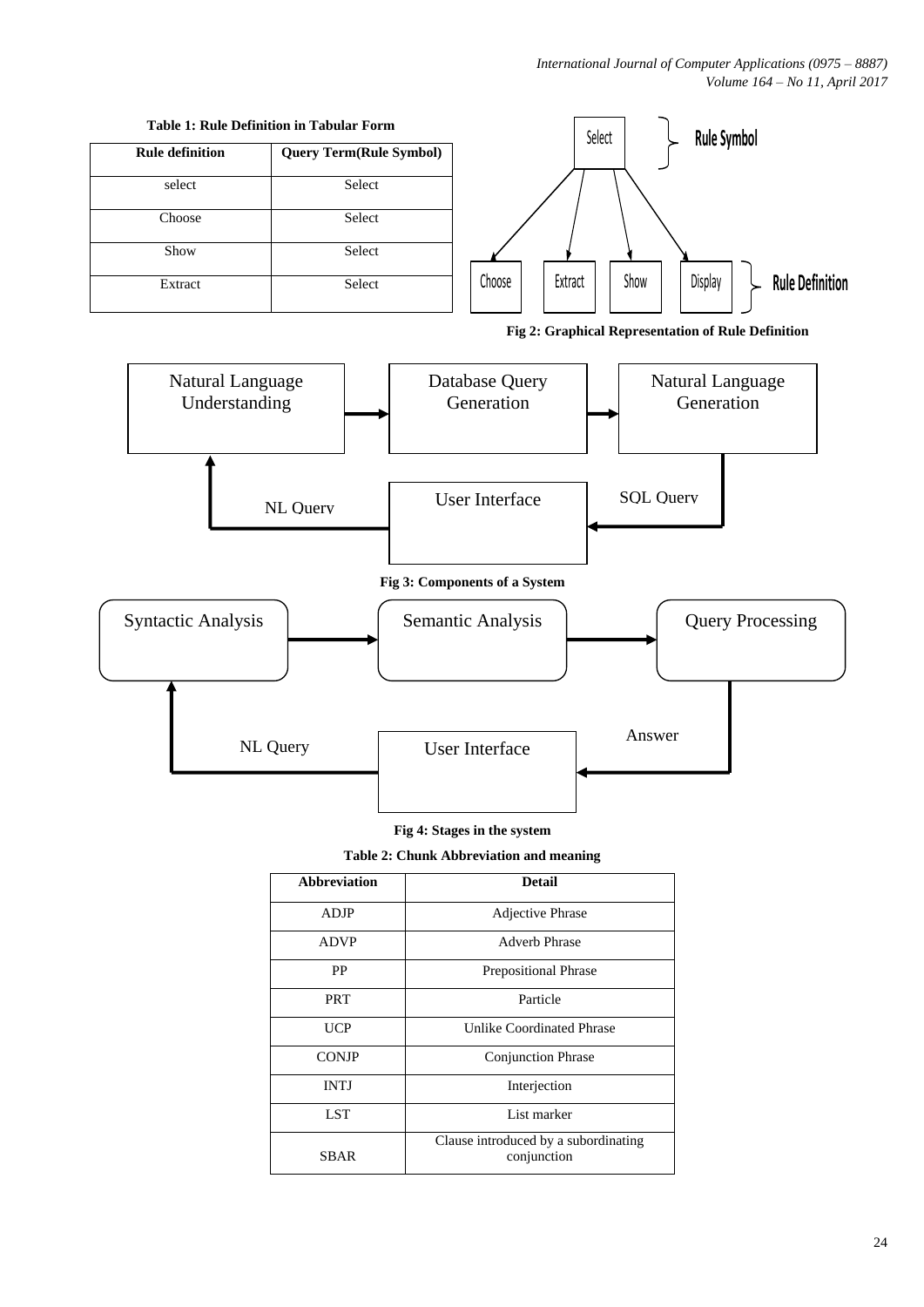| <b>Abbreviation</b> | <b>Detail</b>                   |  |
|---------------------|---------------------------------|--|
| <b>NN</b>           | Noun, singular or mass          |  |
| <b>NNP</b>          | Proper noun, singular           |  |
| <b>NNPS</b>         | Proper noun, plural             |  |
| <b>NNS</b>          | Noun, plural                    |  |
| VВ                  | Verb, base form                 |  |
| VBD                 | Verb, past tense                |  |
| VBG                 | Verb, gerund/present participle |  |
| VBN                 | Verb, past participle.          |  |
| VBP                 | Verb, non-3rd ps. sing. present |  |
| VBZ.                | Verb, 3rd ps. sing. present     |  |
|                     | Sentence-final punctuation      |  |

#### **Table 3: POS Tag Abbreviation and meaning**



**Fig 5: System Detail Architecture**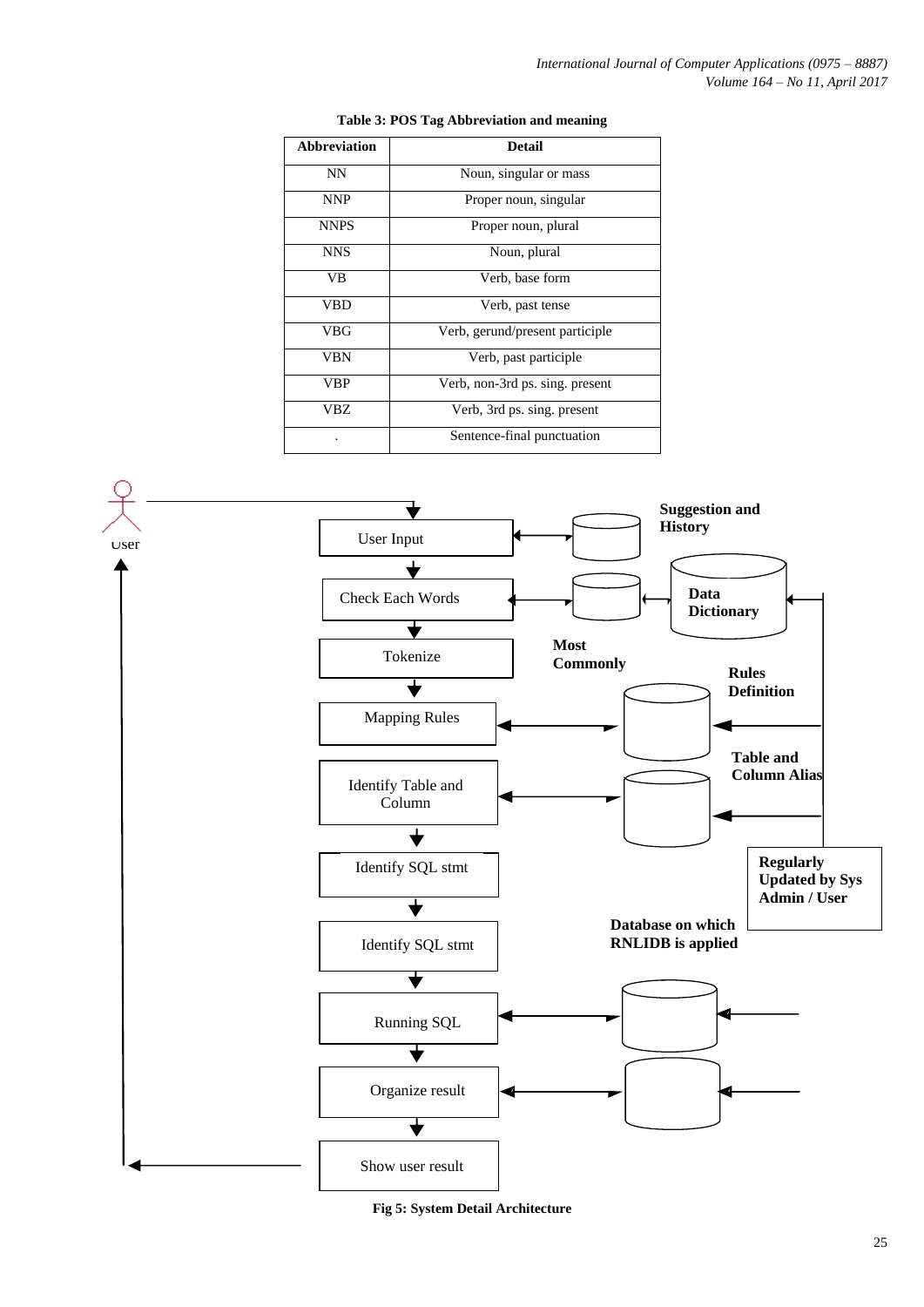

**Fig 6: Parse tree generated for the NL string "Who teaches Computers?"**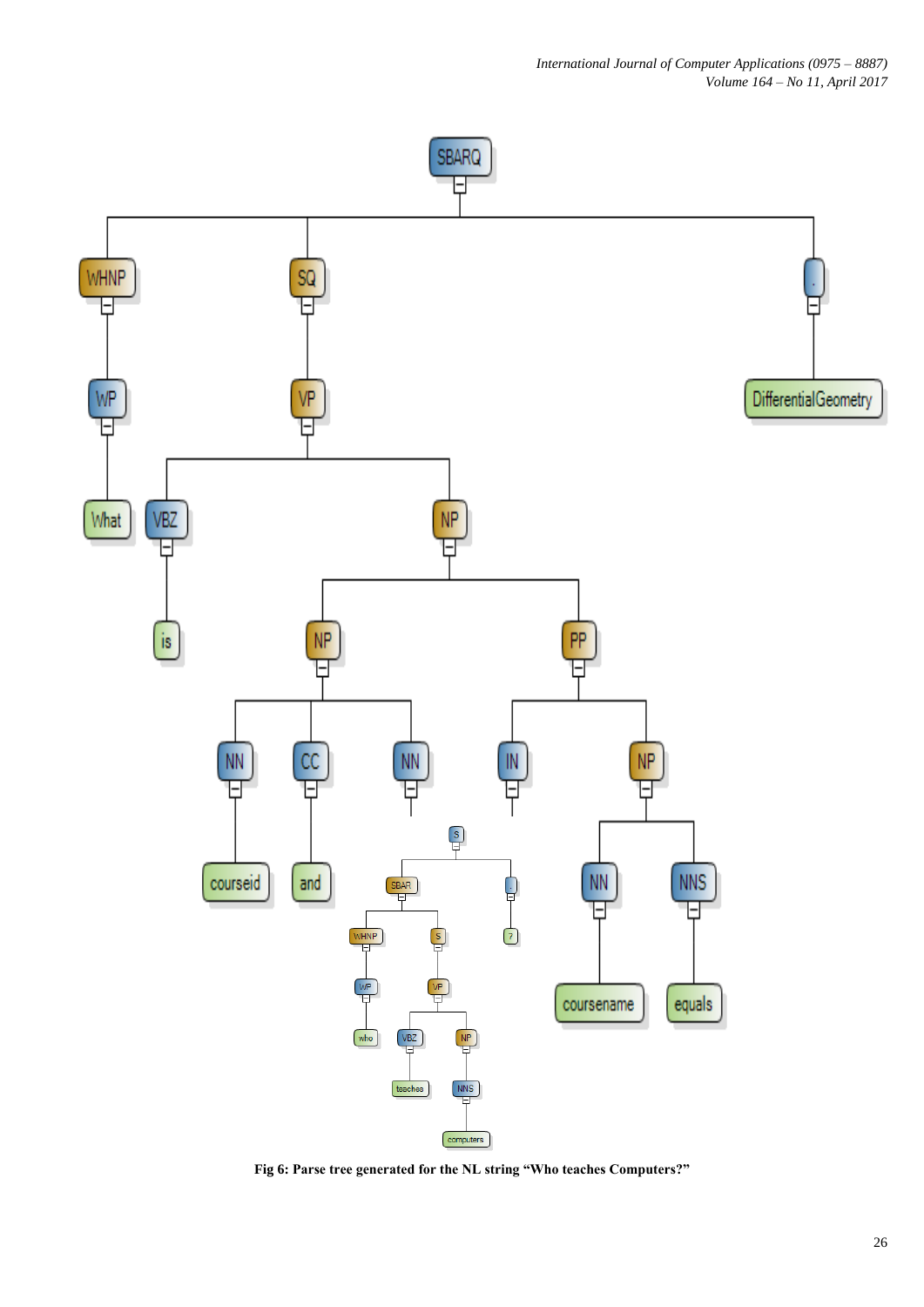# **6. ALGORITHM APPROACH**

The NL query (given by the user) from user's terminology to system's terminology. This procedure includes:

- Parse the User query
- Identifying the named entities using a NER tool.
- Check in the stored output in case of the content based system[22] for Entity and domain terms
- Correcting possible errors in named entities using mostly nearly matched.
- Finding synonyms to map lexical terms using CRF [18] to domain concepts.
- Find the Named entity
- Find the table Name
- Find the Column Name
- Find the Variable
- Generalizing the lexical terms to synchronize with domain terms.
- Based on the lexical terms generate the semantic Parse tree.
- Based on the based suited semantic argument for the domain lexical terms generate the corresponding SQL.
- Validate the SQL Script.
- Run the SQL Query to fetch the output.
- In case of Content based system store the output result for the next user interaction.

#### **7. RESULT**

In this paper result are obtained by carried out experiments on multiple Colleges related queries. This paper include single dialog and multiple dialog approach for our system. For the single dialog this paper have used NLP that involves complex join related queries and multiple join statements. And For the multiple dialogues this paper has used NLP to use wide range of topics such as course registration. Every multiple dialogues has a sequence of User-System interaction (or turns). On an average, each dialogue contains about 2 to 4 responses.



**Fig 7: User Input NL Query**

| <b>Named Entity Found</b> |           |                                                 |    |  |  |
|---------------------------|-----------|-------------------------------------------------|----|--|--|
|                           |           | EntityName EntityType StartPosition EndPosition |    |  |  |
| <b>NLP</b>                | COURSE 11 |                                                 | 15 |  |  |
|                           |           |                                                 |    |  |  |
|                           |           |                                                 |    |  |  |
|                           |           |                                                 |    |  |  |
|                           |           |                                                 |    |  |  |
|                           |           |                                                 |    |  |  |
|                           |           |                                                 |    |  |  |
|                           |           |                                                 |    |  |  |
|                           |           |                                                 |    |  |  |

**Fig 8: Found Entity in User Query**

Out of User-System interaction, some are of strongly coherent type, some are of coherent type and few are of weakly coherent type. Like human to human interaction NLIDB user also try to interact with the system based on the previous interaction and in our system this paper have also taken care of such interaction this paper have set the flag and based on the nature of the flag, being true for the case of context based model and false for the rest of the case.

Context based model and the dialogues belong to contextual model. The above approach indicates that the method proposed in this paper is sufficient to identify contextual information in most of the real-time interactions handling this type of interaction along with the normal human system interaction.

#### **Equivalent SQL**

SELECT inst.instructor name FROM thlInstructor inst. INNER JOIN tblteaches teach ON inst. Instructor  $Id = \text{teach}.$  Instructor Id WHERE teaches. CourseName = 'NLP'

#### **Fig 9: User Output**

For a given NL query from the user this paper parse the string and obtain the below Output by finding the table name in the query string, the column and variables in the string. The Named entity is also found in the user query and based on all the found details a SQL query is generated by the software and the output is displayed accordingly. The ambiguity handled by the use of semantic frames:

#### **Table 4: Semantic Frame for teach (take 1)**

| Role           | Domain Term | Query Term | Value     |
|----------------|-------------|------------|-----------|
| Root           | Teaches     | Teaches    |           |
| S <sub>1</sub> | Instructor  |            | Who       |
| S <sub>2</sub> | Course      |            | Computers |

#### **Table 5: Semantic Frame for teach (take 2)**

| Role           | Domain Term | Query Term | Value |
|----------------|-------------|------------|-------|
| Root           | Teaches     | teaches    |       |
| S1             | Instructor  |            | who   |
| S <sub>2</sub> | Student     |            | Ram   |
|                |             |            |       |

Context Based Operation

Pase & Rin

0ar

**Oxe** 

Write Normal English Language SQI

Who teaches NLP?

In the example query "Who teaches Computer", the verb "teaches" (take) can imply either teaching a particular subject or teaching a particular student. The "teach" term can have various meaning based

on the entity it is related to either subject or student. This ambiguity is resolved with the help of semantic frames using the predefined rules for the term "teach". For "teach" the two possible frames as shown in Table 4 and Table 5. Based on the analysis our system is easily able to handle